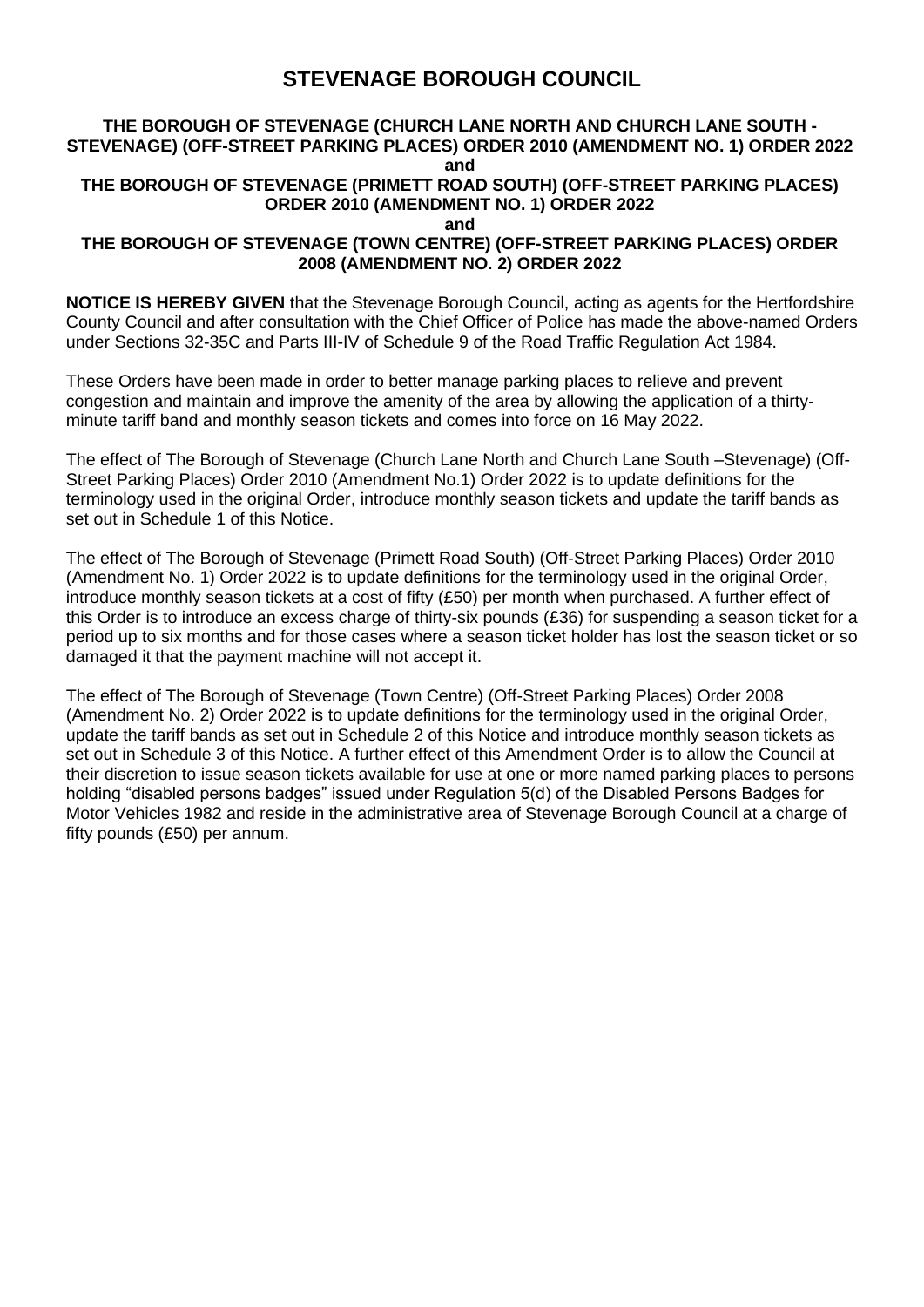## **Schedule 1: charges payable for parking**

| Name of car<br>park/Street of car park            | Days and times                               | <b>Maximum period of stay</b>                                                       | Amount<br>payable |
|---------------------------------------------------|----------------------------------------------|-------------------------------------------------------------------------------------|-------------------|
| 1. Church Lane North<br>car park / Church<br>Lane | Monday to Saturday<br>between 6am and<br>4pm | Up to 1 hour                                                                        | £1.30             |
|                                                   |                                              | Up to 2 hours                                                                       | £1.80             |
|                                                   |                                              | Up to 3 hours                                                                       | £2.40             |
|                                                   |                                              | Over 3 hours                                                                        | £3.00             |
|                                                   | Monday to Friday<br>between 4pm and<br>6am   | Any duration                                                                        | £0.50             |
|                                                   | Saturday 4pm to<br>Monday 6am                | Any duration                                                                        | £0.00             |
|                                                   | At any time                                  | Charge for lost / damaged entry ticket                                              | £7.50             |
| 2. Church Lane South<br>car park / Church<br>Lane | At any time                                  | Charge for monthly season ticket                                                    | £50               |
|                                                   | At any time                                  | Charge for lost / damaged season<br>ticket                                          | £36               |
|                                                   | At any time                                  | Charge for suspending a season<br>ticket for a period of no more than six<br>months | £36               |

## **Schedule 2: charges payable for parking**

| Name of car park/Street<br>of car park   | Days and times                               | <b>Maximum period of stay</b>             | <b>Amount</b><br>payable |
|------------------------------------------|----------------------------------------------|-------------------------------------------|--------------------------|
| 1. The Forum $(K)$ /<br>Fairlands Way    | Monday to Saturday<br>between 7am and<br>7pm | Up to 1 hour                              | £2.00                    |
|                                          |                                              | Up to 2 hours                             | £3.00                    |
|                                          |                                              | Up to 3 hours                             | £3.50                    |
|                                          |                                              | Up to 5 hours                             | £4.50                    |
|                                          |                                              | Over 5 hours                              | £8.50                    |
|                                          | Monday to Saturday<br>between 7pm and<br>7am | Any duration                              | £2.00                    |
|                                          | Sunday                                       | Any duration                              | £2.50                    |
|                                          | At any time                                  | Charge for lost / damaged entry<br>ticket | £10                      |
| 2. Westgate $(E) /$<br><b>Danestrete</b> | Monday to Saturday<br>between 7am and<br>7pm | Up to 30 minutes                          | £0.50                    |
|                                          |                                              | Up to 1 hour                              | £2.00                    |
|                                          |                                              | Up to 2 hours                             | £3.00                    |
|                                          |                                              | Up to 3 hours                             | £3.50                    |
|                                          |                                              | Up to 5 hours                             | £4.50                    |
|                                          |                                              | Over 5 hours                              | £8.50                    |
|                                          | Monday to Saturday<br>between 7pm and<br>7am | Any duration                              | £2.00                    |
|                                          | Sunday                                       | Any duration                              | £2.50                    |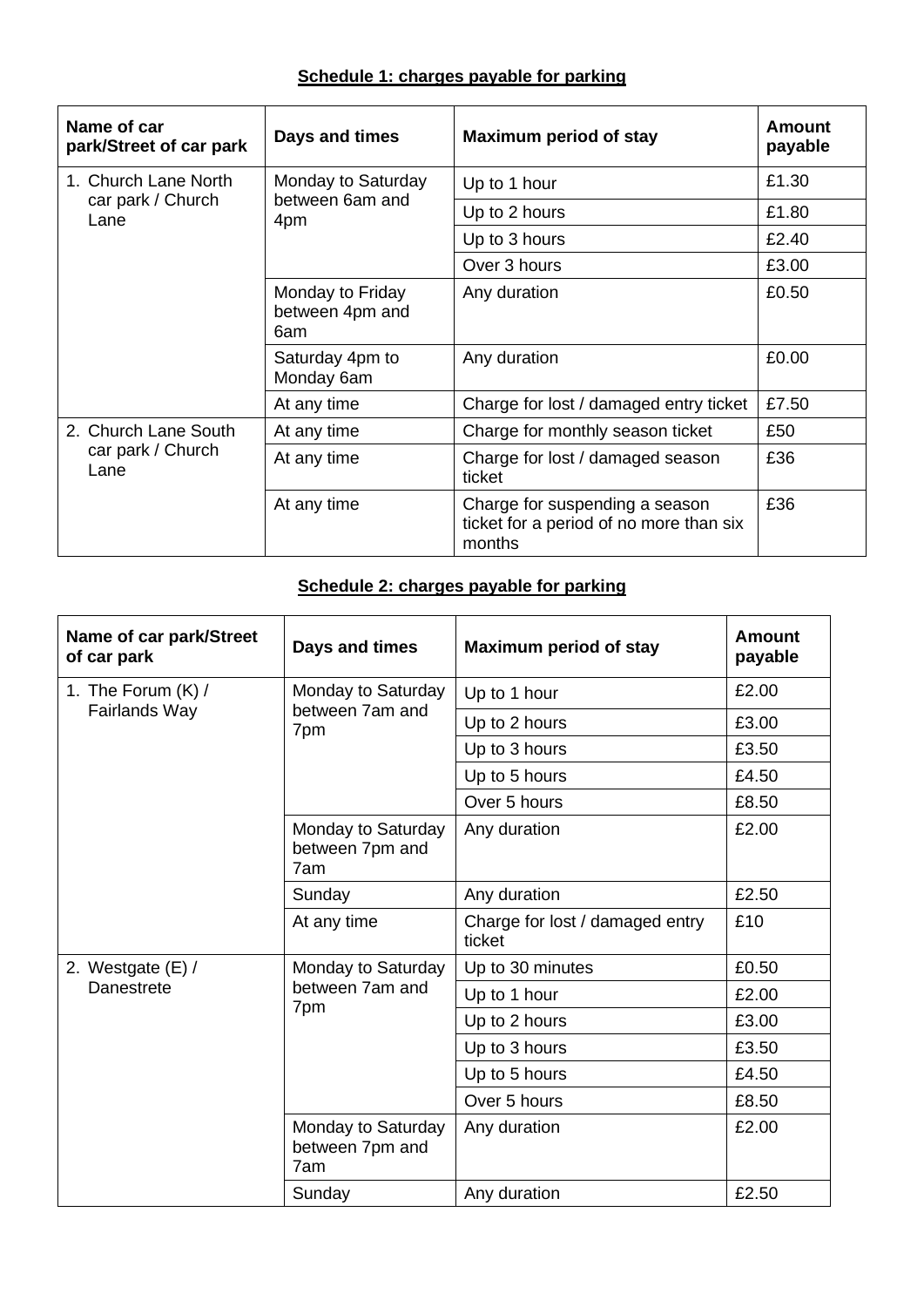| Name of car park/Street<br>of car park | Days and times                                | <b>Maximum period of stay</b>             | <b>Amount</b><br>payable |
|----------------------------------------|-----------------------------------------------|-------------------------------------------|--------------------------|
|                                        | At any time                                   | Charge for lost / damaged entry<br>ticket | £10                      |
| 3. St. George's Multi-                 | Monday to Saturday<br>between 6am and<br>7pm  | Up to 30 minutes                          | £0.50                    |
| Storey (B) / St. George's              |                                               | Up to 1 hour                              | £2.00                    |
| Way                                    |                                               | Up to 2 hours                             | £3.00                    |
|                                        |                                               | Up to 3 hours                             | £3.50                    |
|                                        |                                               | Up to 5 hours                             | £4.50                    |
|                                        |                                               | Over 5 hours                              | £5.50                    |
|                                        | Monday to Saturday<br>between 7pm and<br>6am  | Any duration                              | £2.00                    |
|                                        | Sunday                                        | Any duration                              | £2.50                    |
|                                        | At any time                                   | Charge for lost / damaged entry<br>ticket | £10                      |
| 4. Southgate (A) / St.<br>George's Way | Monday to Friday<br>between 6am and<br>7pm    | Any duration                              | £5.50                    |
|                                        | Monday to Saturday<br>between 7pm and<br>6am  | Any duration                              | £2.00                    |
|                                        | Saturday between<br>6am and 7pm               | Any duration                              | £5.50                    |
|                                        | Sunday                                        | Any duration                              | £2.50                    |
|                                        | At any time                                   | Charge for lost / damaged entry<br>ticket | £10                      |
| 5. Swingate (F) / Swingate             | Monday to Friday<br>between 6am and<br>6pm    | Any duration                              | £8.50                    |
|                                        | Monday to Friday<br>between 8.30am<br>and 6pm | Any duration                              | £5.50                    |
|                                        | Monday to Friday<br>between 6pm and<br>6am    | Any duration                              | £2.00                    |
|                                        | Saturday between<br>6am and 6pm               | Any duration                              | £5.50                    |
|                                        | Sunday (Saturday<br>6pm to Monday<br>6am)     | Any duration                              | £2.50                    |
|                                        | At any time                                   | Charge for lost / damaged entry<br>ticket | £10                      |
| 6. Danesgate East (G) /<br>Danesgate   | Monday to Friday<br>between 6am and<br>6pm    | Any duration                              | £8.50                    |
|                                        | Monday to Friday<br>between 8.30am<br>and 6pm | Any duration                              | £5.50                    |